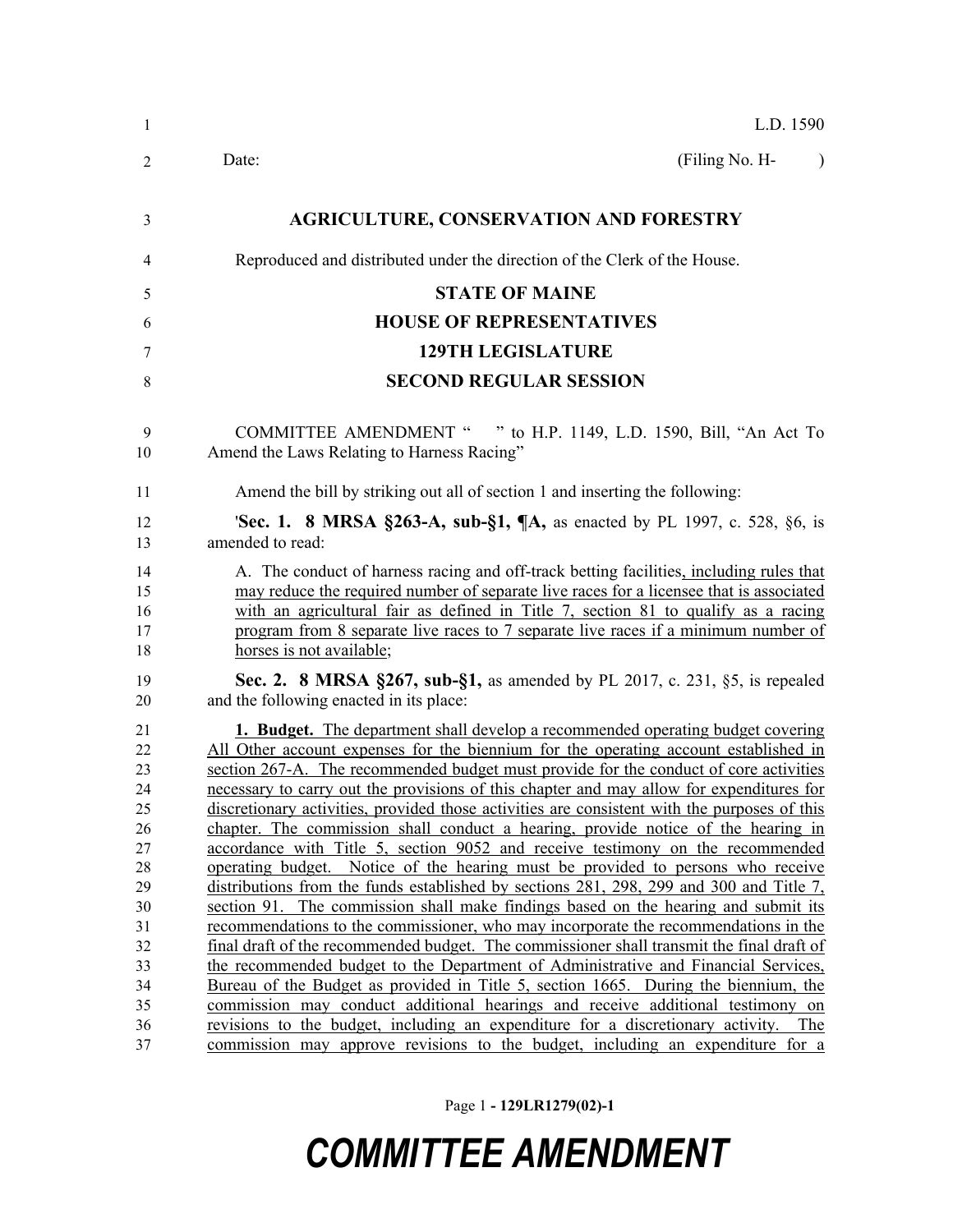| 1                          | discretionary activity, if the commission determines that the activity is consistent with the                                                                                                                                                                                                                                                                                          |
|----------------------------|----------------------------------------------------------------------------------------------------------------------------------------------------------------------------------------------------------------------------------------------------------------------------------------------------------------------------------------------------------------------------------------|
| 2                          | provisions of this chapter and best serves the interest of the harness racing industry.'                                                                                                                                                                                                                                                                                               |
| 3                          | Amend the bill by inserting after section 5 the following:                                                                                                                                                                                                                                                                                                                             |
| 4                          | <b>Sec. 6. 8 MRSA §272-B, sub-§1,</b> as enacted by PL 2007, c. 211, §1 and affected                                                                                                                                                                                                                                                                                                   |
| 5                          | by $\S2$ , is amended to read:                                                                                                                                                                                                                                                                                                                                                         |
| 6                          | 1. Payment from licensee Disbursements to association. A licensee described in                                                                                                                                                                                                                                                                                                         |
| 7                          | section 271 shall pay The commission shall disburse to an association determined eligible                                                                                                                                                                                                                                                                                              |
| 8                          | under subsection 2 an amount not to exceed 3% of each of the following:                                                                                                                                                                                                                                                                                                                |
| 9                          | A. Disbursements from the Sire Stakes Fund under section 281 for the purpose of                                                                                                                                                                                                                                                                                                        |
| 10                         | supplementing purses;                                                                                                                                                                                                                                                                                                                                                                  |
| 11                         | B. The purse supplement share calculated under section 286 for distribution under                                                                                                                                                                                                                                                                                                      |
| 12                         | section 290;                                                                                                                                                                                                                                                                                                                                                                           |
| 13                         | C. The funds designated from the commercial meet account to supplement purses                                                                                                                                                                                                                                                                                                          |
| 14                         | under section 287, subsection 2;                                                                                                                                                                                                                                                                                                                                                       |
| 15                         | D. The funds designated from the extended meet account to supplement purses under                                                                                                                                                                                                                                                                                                      |
| 16                         | section 289, subsection 2, paragraph B;                                                                                                                                                                                                                                                                                                                                                |
| 17                         | E. The fund to supplement harness racing purses established under section 298 and                                                                                                                                                                                                                                                                                                      |
| 18                         | receiving payment pursuant to section 1036, subsection 2, paragraph B; and                                                                                                                                                                                                                                                                                                             |
| 19                         | F. Disbursements from the Agricultural Fair Support Fund under Title 7, section 91,                                                                                                                                                                                                                                                                                                    |
| 20                         | subsection 2, paragraph A.                                                                                                                                                                                                                                                                                                                                                             |
| 21                         | Sec. 7. 8 MRSA §272-B, sub-§4, as enacted by PL 2007, c. 211, §1 and affected                                                                                                                                                                                                                                                                                                          |
| 22                         | by $\S2$ , is amended to read:                                                                                                                                                                                                                                                                                                                                                         |
| 23<br>24<br>25<br>26<br>27 | Payment Disbursements. Each year, upon receipt and verification of the<br>4.<br>information required under subsection 2, the commission shall advise licensees of the<br>maximum amount payable to the association under subsection 1. Total payments<br>disbursements made each year to the association under this section may not exceed the<br>association's budget for that year.' |
| 28                         | Amend the bill by striking out all of sections 7 to 13 and inserting the following:                                                                                                                                                                                                                                                                                                    |
| 29                         | <b>Sec. 7.</b> 8 MRSA §275-D, sub-§1, as amended by PL 2011, c. 99, §1, is further                                                                                                                                                                                                                                                                                                     |
| 30                         | amended to read:                                                                                                                                                                                                                                                                                                                                                                       |
| 31                         | 1. Off-track betting on simulcast racing. A person may conduct pari-mutuel                                                                                                                                                                                                                                                                                                             |
| 32                         | wagering at an off-track betting facility that is licensed under this section, if the person                                                                                                                                                                                                                                                                                           |
| 33                         | facility is licensed to operate located and operated within a hotel, as defined in Title                                                                                                                                                                                                                                                                                               |
| 34                         | 28-A, section 2, subsection 15, paragraph H, with public dining facilities, a Class A                                                                                                                                                                                                                                                                                                  |
| 35                         | lounge, as defined in Title 28-A, section 2, subsection 15, paragraph L, a Class A                                                                                                                                                                                                                                                                                                     |
| 36                         | restaurant, as defined in Title 28-A, section 2, subsection 15, paragraph R, or a Class A                                                                                                                                                                                                                                                                                              |
| 37                         | restaurant/lounge, as defined in Title 28-A, section 2, subsection 15, paragraph R-1.'                                                                                                                                                                                                                                                                                                 |
| 38                         | Amend the bill by striking out all of section 15 and inserting the following:                                                                                                                                                                                                                                                                                                          |
| 39                         | 'Sec. 15. 8 MRSA §286, sub-§8 is enacted to read:                                                                                                                                                                                                                                                                                                                                      |

COMMITTEE AMENDMENT " " to H.P. 1149, L.D. 1590

Page 2 **- 129LR1279(02)-1**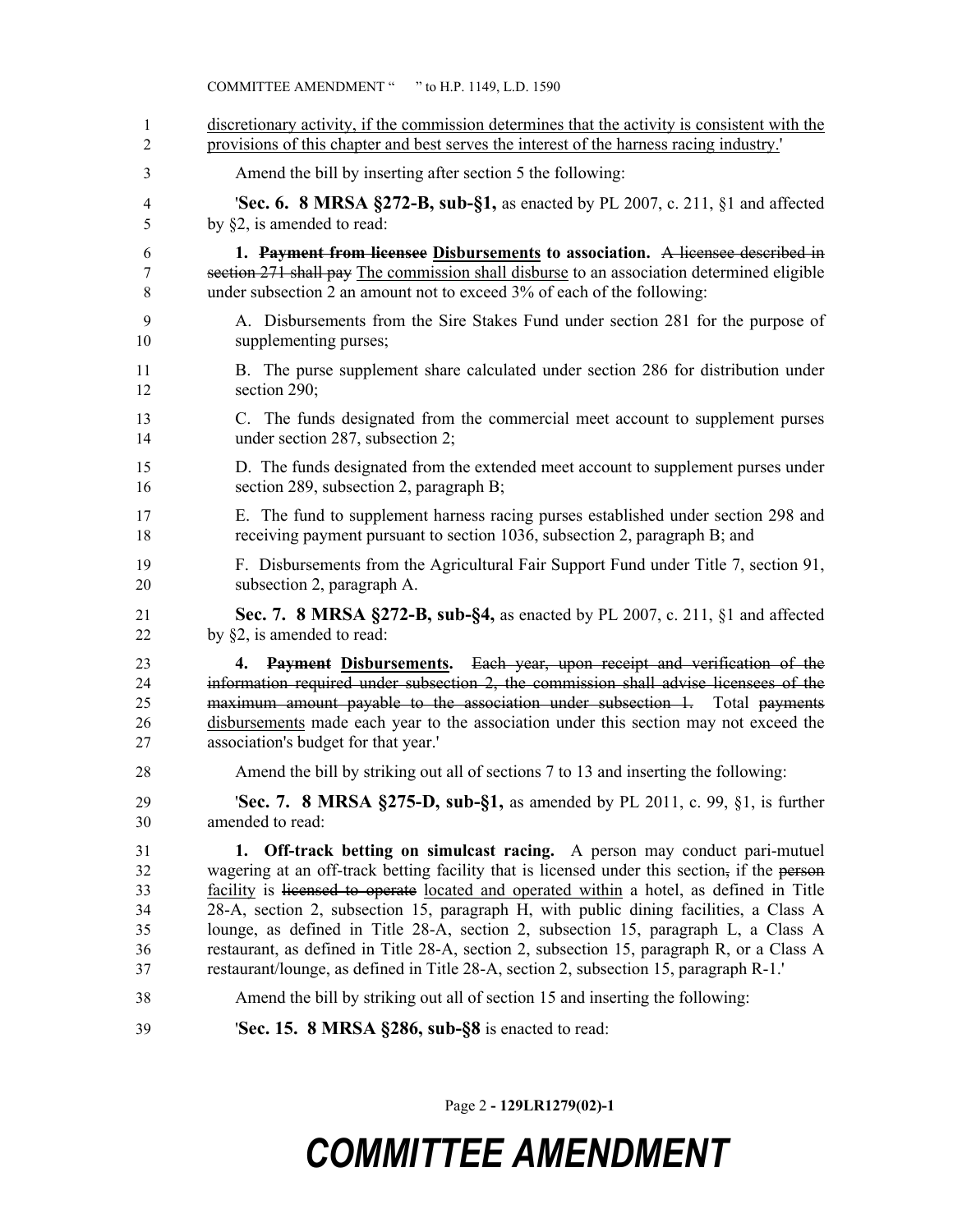**8. Payment from Stipend Fund.** Notwithstanding any other provision of law, the amounts payable to the Stipend Fund under this section from an off-track betting facility newly licensed after January 1, 2020 must be divided among all agricultural fair licensees based upon the number of days raced in conjunction with the annual agricultural fairs of the licensees.' Amend the bill in section 16 in subsection 2-A in the 6th line (page 8, line 6 in L.D.) by striking out the following: "and" and inserting the following: 'and,' Amend the bill in section 16 in subsection 2-A in the 6th and 7th lines (page 8, lines 6 and 7 in L.D.) by striking out the following: "as long as that licensee conducted an extended meet in 2005" and inserting the following: 'as long as that licensee conducted an extended meet in 2005 and to each agricultural fair licensee awarded live race dates by the commission upon closure of an existing commercial track that is not replaced' Amend the bill by inserting after section 16 the following: '**Sec. 17. 8 MRSA §299, sub-§5, ¶C,** as enacted by PL 2017, c. 231, §25, is amended to read: C. One additional race day credit is earned for each day raced during the months of 17 March and December. A maximum of  $\frac{12}{16}$  race day credits may be awarded per commercial track for the month of March and a maximum of 12 16 race day credits may be awarded per commercial track for the month of December.' Amend the bill by inserting after section 17 the following: '**Sec. 18. Commercial track ceases operation prior to March 1, 2021.** If the State Harness Racing Commission as established by the Maine Revised Statutes, Title 8, section 261-A determines that a commercial track ceased or agreed to cease operation prior to March 1, 2021 following a request from a bona fide statewide organization of horsemen in whole or in part to facilitate the prospect that a modernized commercial track might open, notwithstanding the requirements of Title 8, section 275-D, the commission may grant a license to the operator of the former commercial track or an entity controlled by its owners to operate an off-track betting facility in the same municipality of the commercial track at or after the commercial track ceases operation as a commercial track.' Amend the bill by relettering or renumbering any nonconsecutive Part letter or section number to read consecutively. **SUMMARY** Current law defines "race date" as a scheduled date awarded by the State Harness Racing Commission for which there is a racing program of not less than 8 separate live races. The amendment provides that the commission may, by rule, reduce the required number of separate live races for a licensee that is associated with an agricultural fair to qualify as a racing program from 8 separate live races to 7 separate live races if a minimum number of horses is not available. This amendment revises the way in which the Department of Agriculture, Conservation and Forestry develops a recommended operating budget for the operating account for the commission.

Page 3 **- 129LR1279(02)-1**